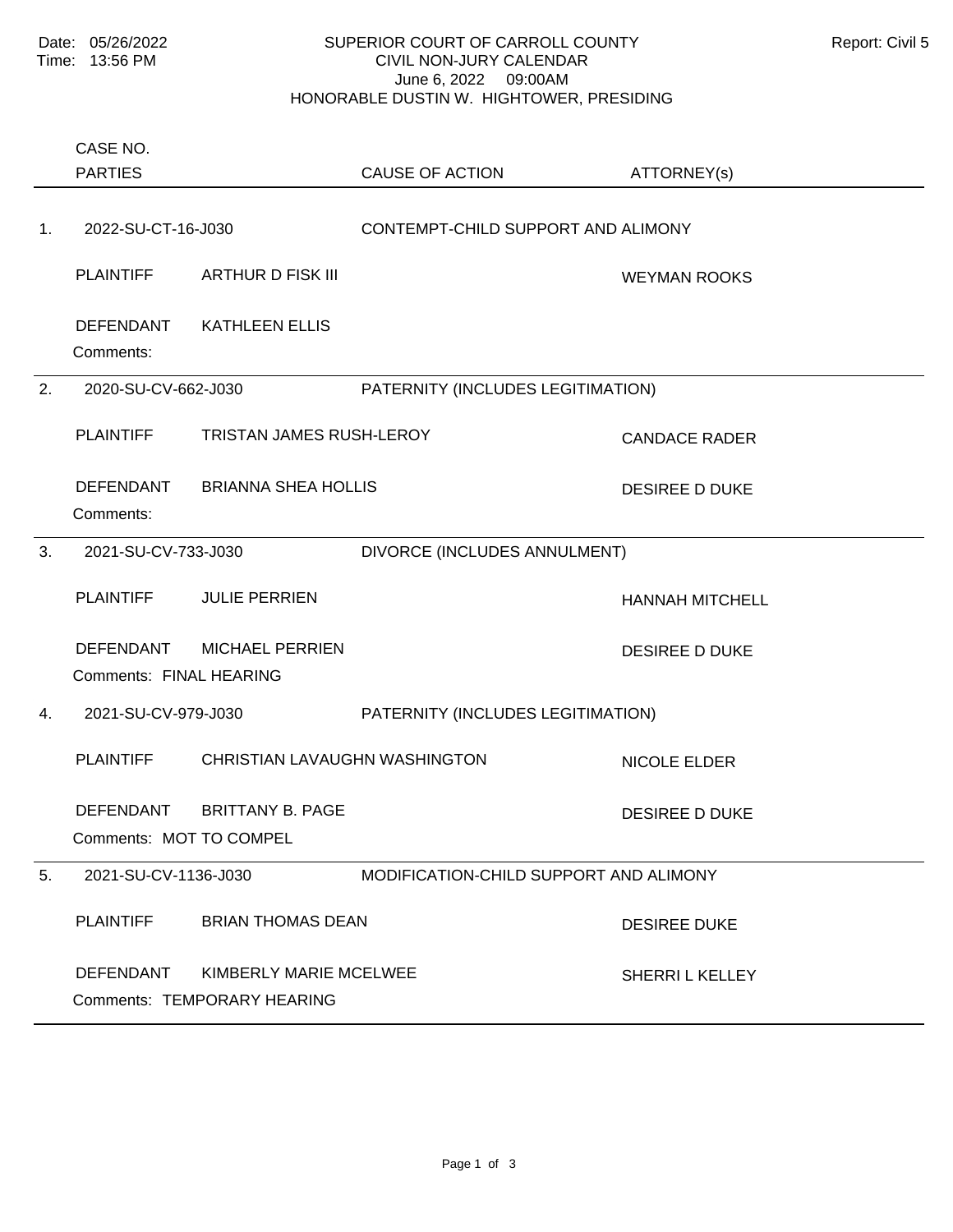## SUPERIOR COURT OF CARROLL COUNTY Report: Civil 5 CIVIL NON-JURY CALENDAR June 6, 2022 09:00AM HONORABLE DUSTIN W. HIGHTOWER, PRESIDING

Comments: \*\*GET IN AN OUT QUICKLY\*\* PLAINTIFF LATOYA MITCHELL LATOYA MITCHELL DEFENDANT STEVEN MITCHELL 6. 2022-SU-CV-171-J030 DIVORCE (INCLUDES ANNULMENT) Comments: CONTINUED FROM 5/9/22 <u>Defendant was a no-shown was a no-shown was a no-shown was a no-shown was a no-shown was a no-shown was a no-s</u> PLAINTIFF MARY GRANCE MARY GRANCE DEFENDANT DONNIE GRANCE 7. 2022-SU-CV-254-J030 MODIFICATION-CUSTODY AND/OR VISITATION Comments: PLAINTIFF KIMBERLY HUTCHINSON MINOR JACOB PAUL TYLOR FREEMAN 8. 2022-SU-CV-293-J030 NAME CHANGE Comments: PLAINTIFF LISA DUFFEY 9. 2022-SU-CV-316-J030 NAME CHANGE Comments: PLAINTIFF CARMEN WHITESIDE CARMEN WHITESIDE DEFENDANT JAMAR STALLING DEFENDANT JAMAR STALLING 10. 2022-SU-CV-323-J030 CUSTODY PARTIES CASE NO. CAUSE OF ACTION ATTORNEY(s)